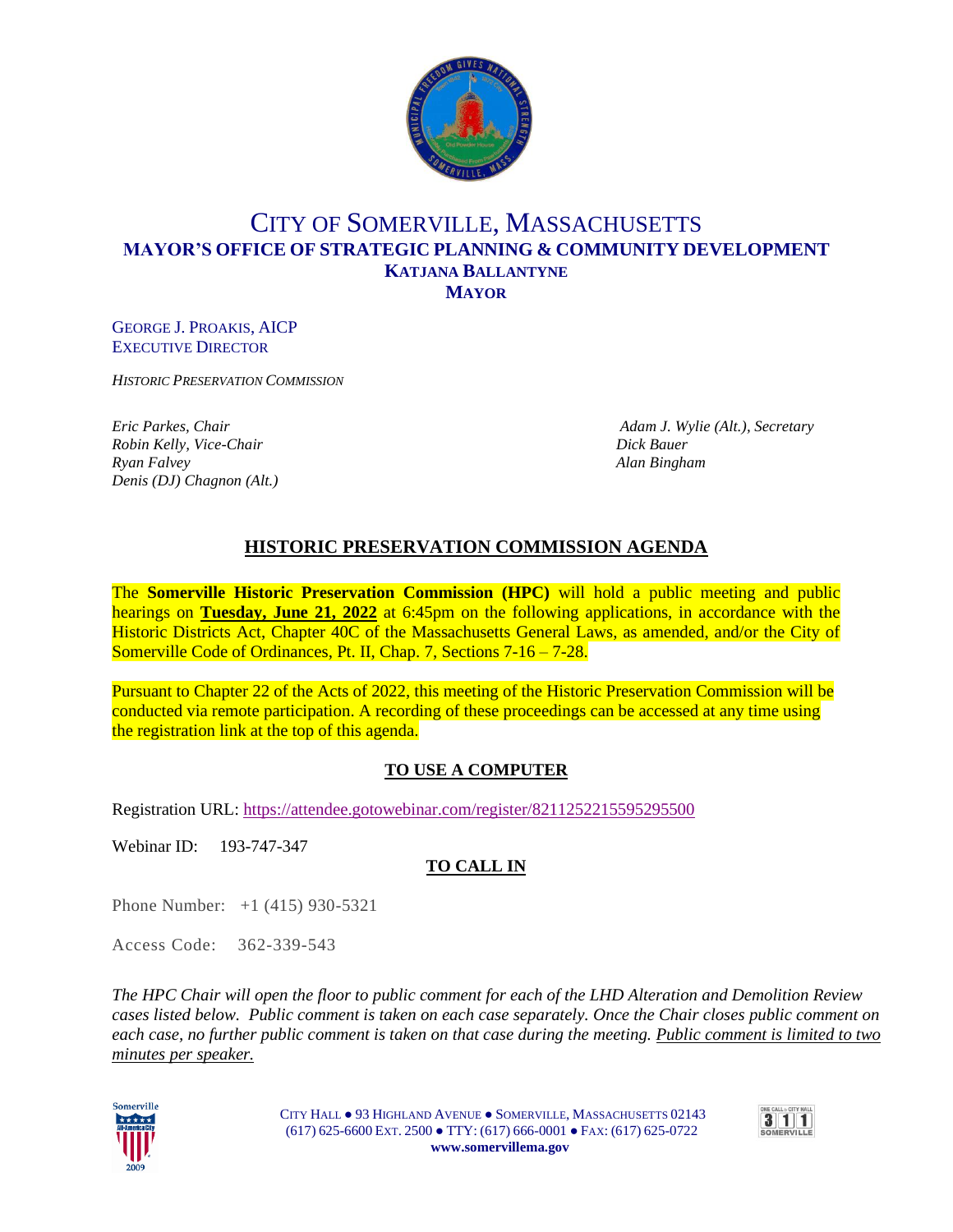# **I. Memorandum of Agreement (MOA)**

1. **16 Woodbine Street**

# **II. Alterations to Local Historic District (LHD) Properties**

#### 1. **HPC.ALT 2022.19 – 50a Spring Street**

Applicant: Jeff O'Neill & Claire Decoux O'Neill Owner: Same as applicant *The Applicant seeks a Certificate of Appropriateness to alter an LHD property by altering existing window openings, the addition of a Juliet balcony, the extension of a first-floor porch, and the addition of a second-floor porch with pergola on the left elevation*

#### 2. **HPC.ALT 2022.31 – 139 Central Street**

Applicant: Erik Kortz Owner: Devin Griffin *The Applicant seeks a Certificate of Appropriateness to alter an LHD property by replacing existing windows.*

## **III. Determinations of Historic Significance** (STEP 1 IN THE DEMOLITION REVIEW **PROCESS)**

#### 1. **HPC.DMO 2022.18 – 233 Tremont Street** Applicant: John F. Reilly Owner: John F. Reilly and Liese Reilly, Trustees of the Reilly Trust *The Applicant seeks to demolish a principal structure constructed a minimum of 75 years ago.*

2. **HPC.DMO 2022.23 – 12 Woodbine Street** Applicant: North America Development LLC, Bruna Rossetti Owner: 12 Woodbine, LLC *The Applicant seeks to demolish a principal structure constructed a minimum of 75 years ago.*

### 3. **HPC.DMO 2022.24 – 90 School Street**

Applicant: Ralph Malin Owner: 90 School St Realty Trust *The Applicant seeks to demolish a principal structure constructed a minimum of 75 years ago.*

#### 4. **HPC.DMO 2022.25 – 156 Albion Street**

Applicant: 156 Albion St, LLC Owner: Same as Applicant *The Applicant seeks to demolish a principal structure constructed a minimum of 75 years ago.*